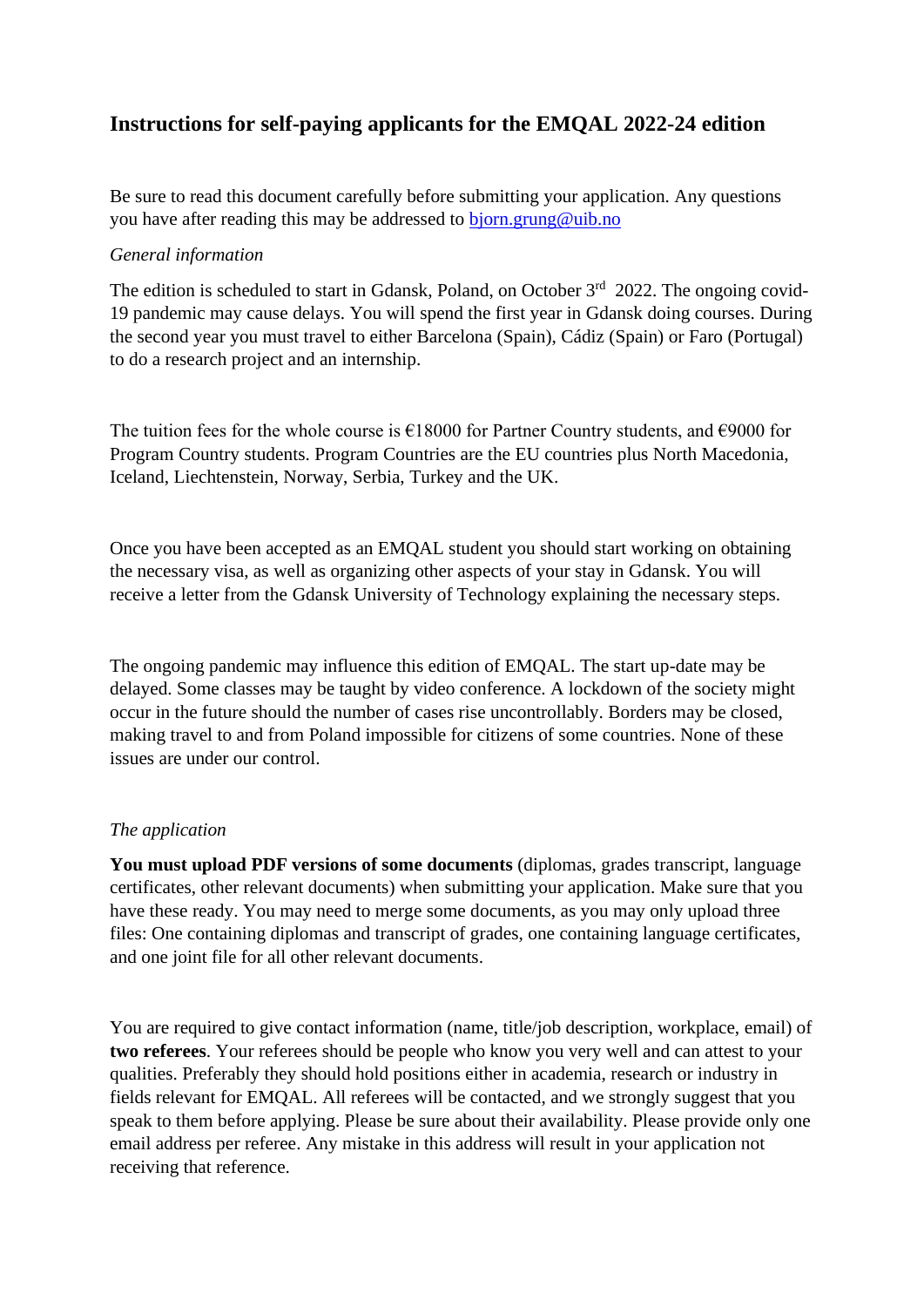There are designated spaces for submitting **information about two previous degrees**. Should you only have one previous degree, you leave the second one blank. If you have more than two, you may specify this in a separate field.

A **personal statement** of up to 2500 characters (blanks included) is required. This is to give the Selection Committee a chance to get to know you, your aspirations, interests, experience and talents, professional, academic and personal.

Describe the skills and abilities that make you an excellent candidate for EMQAL. Describe any previous experience related to the subjects of the Master, either academic or professional. If relevant, describe your current and previous employments, positions and durations. If you are an author of scientific publications mention these and include pdf copies or a separate list of publications.

We recommend you to carefully prepare this text in a separate document and then to copy/paste it to the Personal statement field. This is to avoid losing the text due to technical difficulties.

A **motivation statement** of up to 2500 characters (blanks included) is required. Explain why you are applying for this course. Include

- \* your academic interests.
- \* why you have chosen this subject
- \* what interests you particularly about the course
- \* link these ideas to your chosen career
- \* why you are interested in studying in Europe
- \* how well-prepared for studying in Europe you are
- \* any personal problems (family/financial/cultural) you foresee

You need to specify your **English language skills** on a scale from A1 (beginner) to C2 (proficient). These categories are from the Common European Framework of Reference for Languages (CEFR). An explanation of the abbreviations can be found at the CEFRA website, or at the EMQAL site at <http://www.emqal.org/documents> for students/cefr.pdf. Read this and be honest when doing the self-assessment. Any language certificates should be uploaded with the application. We may contact those of you without a language certificate at a later stage to validate your self-assessment of the language skills.

Any relevant information you want to convey, but we do not specifically ask about, may be submitted in the field **Special circumstances**.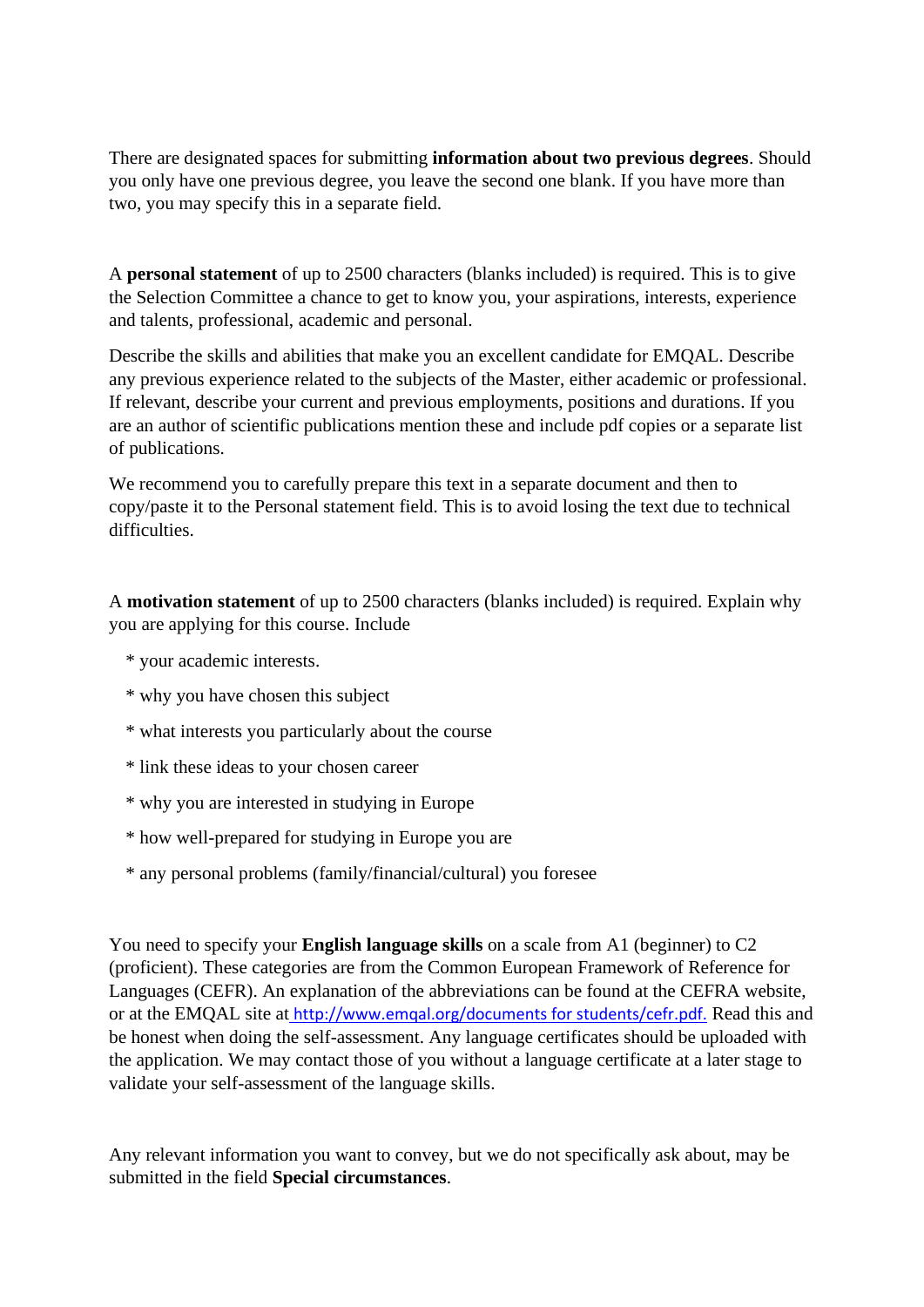The application will remain open until the course starts on October  $3<sup>rd</sup>$ .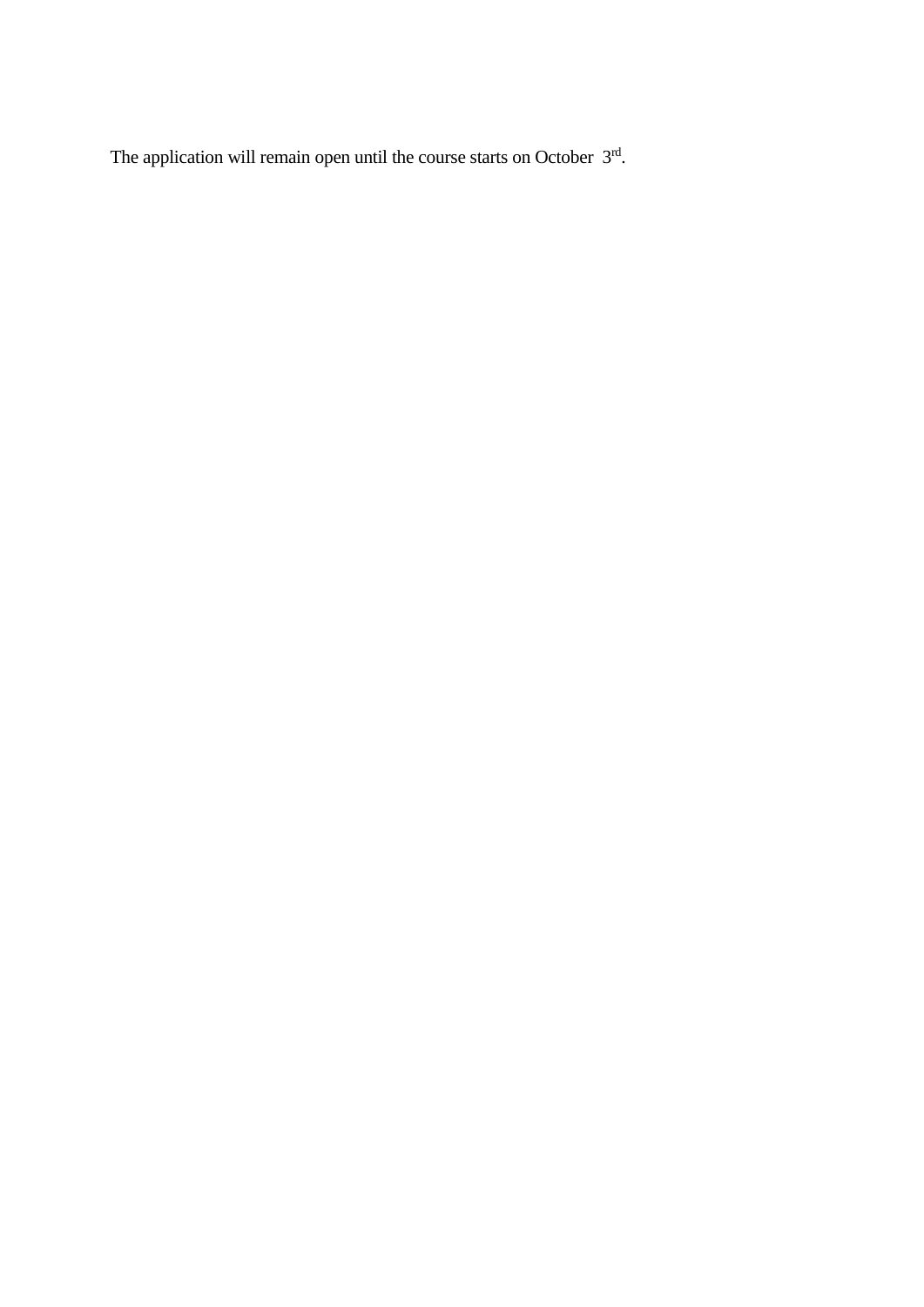## Additional information - Comparison Charts

## **English skills**

Based on the research reports that link TOEFL iBT scores to IELTS and CEFR scores, ETS developed these comparison charts to help you make informed admissions decisions.

(CEFR – Common European Framework of Reference)

| <b>TOEFL Score</b> |                | <b>IELTS Band</b> |                    |
|--------------------|----------------|-------------------|--------------------|
| $0 - 31$           |                | $0 - 4$           |                    |
| $32 - 34$          |                | 4.5               |                    |
| $35 - 45$          |                | 5                 |                    |
| 46-59*             |                | 5.5               |                    |
| $60 - 78*$         |                | 6                 |                    |
| 79-93*             |                | 6.5               |                    |
| 94-101*            |                | $\overline{7}$    |                    |
| 102-109*           |                | 7.5               |                    |
| 110-114            |                | 8                 |                    |
| 115-117            |                | 8.5               |                    |
| 118-120            |                | 9                 |                    |
|                    | <b>CEFR</b>    |                   | <b>TOEFL Score</b> |
|                    |                |                   | $0 - 56$           |
|                    | B <sub>1</sub> |                   | 57-86              |
|                    | B <sub>2</sub> |                   | 87-109             |
|                    | C <sub>1</sub> |                   | 110-120            |

\* Indicates score comparison ranges with the highest degree of confidence